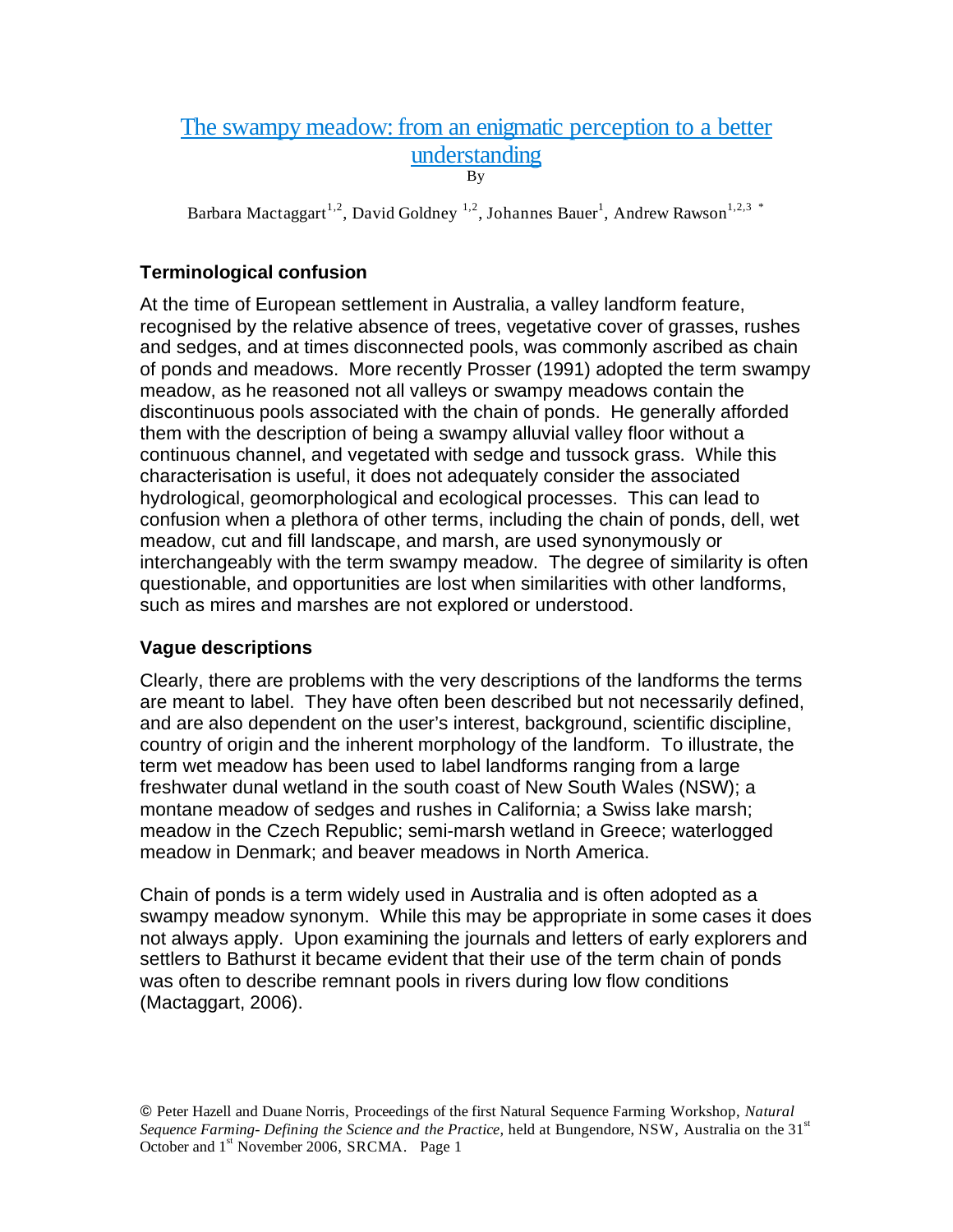## **Limits for knowledge transference and system understanding**

The use of terms with uncertain characterisations and definitions affects our ability to transfer knowledge and hinders our capacity to understand the complex nature of the swampy meadow. The geomorphology of cut and fill landscapes, for example, is well understood and forms the basis of their characterisation. Their hydrology and ecology, however, is highly variable. Mires and marshes, on the other hand, have variable geomorphologies although tend to be well understood and characterised on the basis of their hydrology and ecology. A direct comparison between terms then becomes problematic. Further, exploring the literature and understanding the science behind other terms will aid our overall understanding of the swampy meadow. Recognising the swampy meadow as a complex landform is an important conceptual development that partly depends on our ability to recognise common features shared by, for example, cut and fill landscapes, marshes, bogs, fens and wetlands.

An additional problem, one of perception, has the potential to influence conservation initiatives and management practices. An uninformed viewer may not recognise a swampy meadow, nor have an understanding of the evolutionary processes that significantly alter its morphology in time and space. Such a limited perception, together with a view that gullies and creeks are natural and permanent landscape features, would adversely impact on the capacity to determine appropriate restoration goals.

### **Impacts on conservation and protection**

Furthermore, definitional clarity is imperative within the legislative framework. Within the NSW *Rivers and Foreshore Improvement Act (1948)* the definition of a river includes '*any stream of water…flowing in a natural channel*'. Paradoxically, when a swampy meadow is in a degraded form with a continuous incised channel, it may be protected with the definition of a river. However, in its natural state, the imprecise definition of a swampy meadow and its general failure to be included in the legislation generally means that these landforms have little or no protection.

# **Defining the swampy meadow**

There is often a conflicting basis for the constructing of a definition and is dependent on the user's perspective, the purpose for the definition, and how specific or general the definition needs to be. Another significant problem is the variability of the swampy meadow, in both time and space. If a swampy meadow system is continually impacted to a point where it is increasingly incised, is it a gully or a swampy meadow? This may become a legal and a management issue with the ultimate endpoint dependent on the amount of time and resources allocated to reinstate aggradational processes. Overall, the definition of a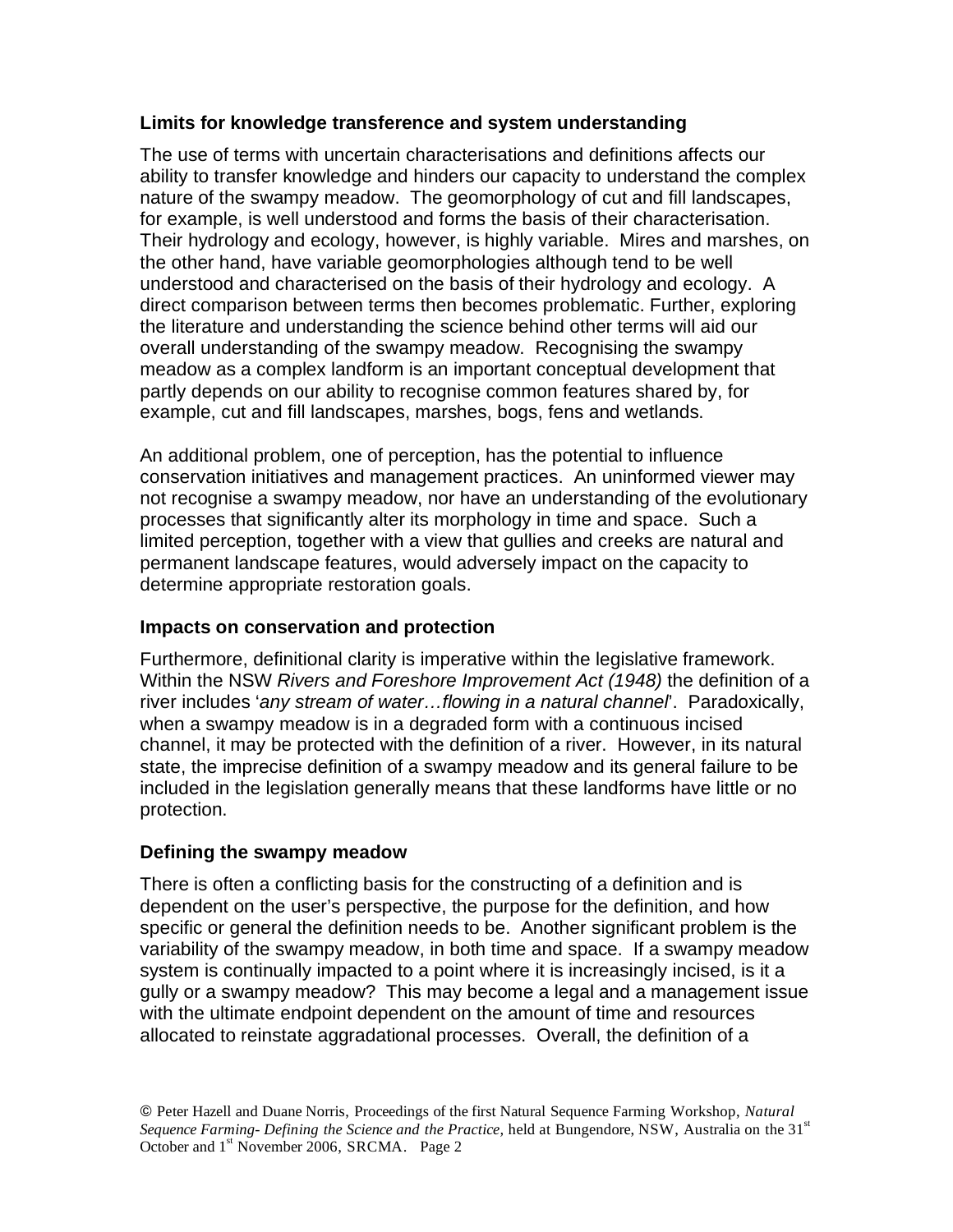swampy meadow should be meaningful and transferable across countries, disciplines and user groups. Too coarse a definition, and there is a risk of excluding a range of swampy meadow types, and too coarse a definition, the characterisation becomes meaningless.

The definition of a swampy meadow developed by Mactaggart *et al* (2006) enables it to be differentiated from other landforms, to be applied across a range of scales; be inclusive of the many variable types; be capable of recognising specific evolutionary forms; and reflect a multi-disciplinary approach when considering morphological and process-orientated characteristics.

Thus, a swampy meadow can be defined as:

*A low energy, valley fill landform system, without a continuous channel and with or without disconnected pools, but commonly with multiple flow pathways; able to modify local scale water flow dynamics; maintaining permanently or periodically saturated soils from surface water ponding or shallow groundwater thus enabling plant production to be maintained for varying periods under drought conditions; an accumulator of organic matter or peat; being dominated by hydrophytic herbaceous perennial grasses, sedges and rushes; a system which can exhibit phases of aggradation and incision, over a range of spatial and temporal scales.* 

**\*** 

Barbara Mactaggart<sup>1,2</sup>, David Goldney<sup>1,2</sup>, Johannes Bauer<sup>1</sup>, Andrew Rawson<sup>1,2,3</sup>

 Peter Hazell and Duane Norris, Proceedings of the first Natural Sequence Farming Workshop, *Natural Sequence Farming- Defining the Science and the Practice, held at Bungendore, NSW, Australia on the 31<sup>st</sup>* October and 1<sup>st</sup> November 2006, SRCMA. Page 3